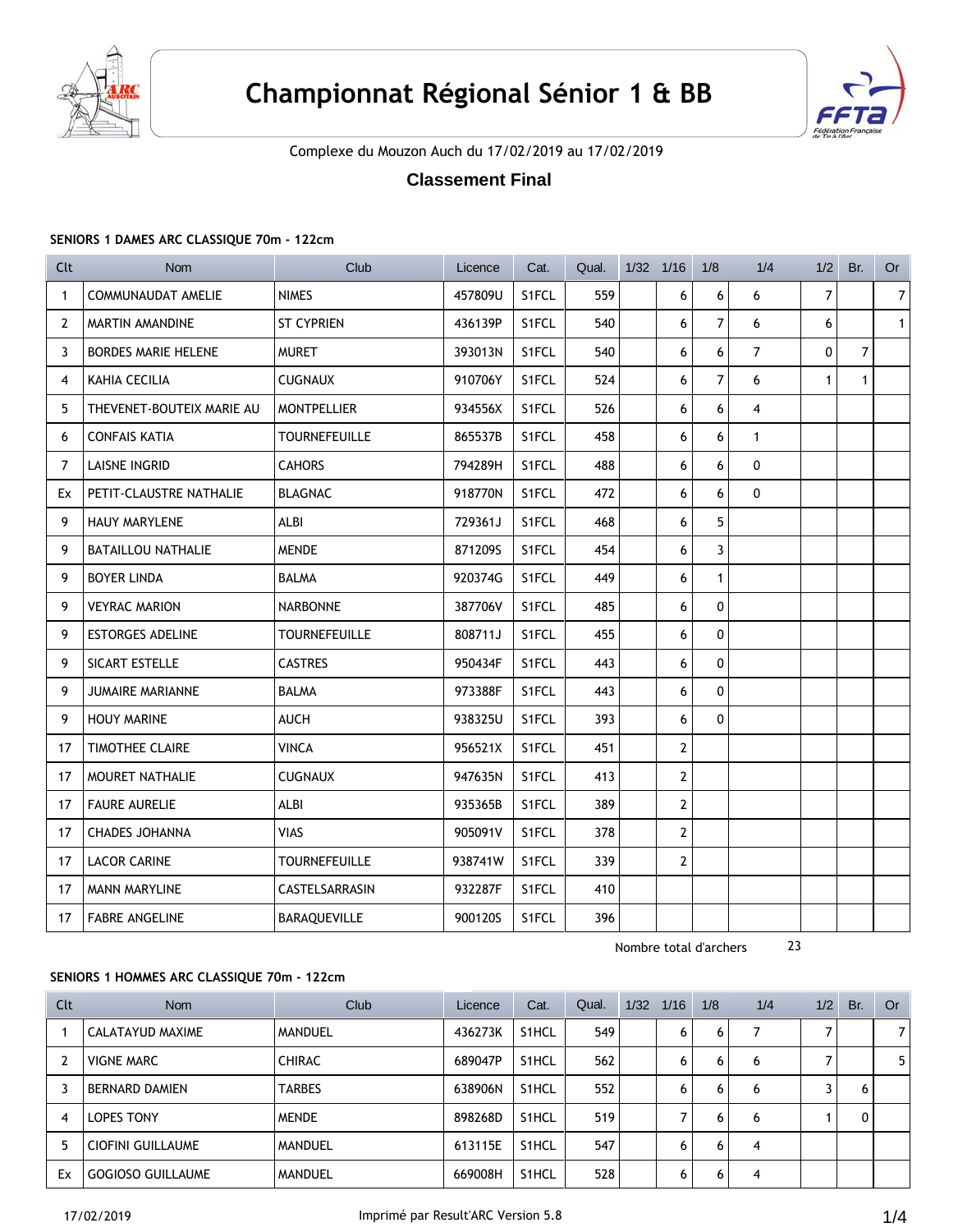| 7  | <b>CONSTANS NICOLAS</b>    | <b>LAVAUR</b>        | 328506X | S1HCL | 532 | 6              | 6              | 3           |  |  |
|----|----------------------------|----------------------|---------|-------|-----|----------------|----------------|-------------|--|--|
| 8  | <b>DAUPTAIN TONY</b>       | <b>AGDE</b>          | 638773U | S1HCL | 532 | 6              | 6              | $\mathbf 0$ |  |  |
| 9  | <b>DURAND THOMAS</b>       | <b>TOURNEFEUILLE</b> | 840007B | S1HCL | 522 | 6              | 4              |             |  |  |
| 9  | PASCAL GUILLAUME           | <b>CONDOM</b>        | 902989K | S1HCL | 476 | 6              | 4              |             |  |  |
| 9  | <b>GOUVERNET GABRIEL</b>   | <b>CAHORS</b>        | 945168G | S1HCL | 537 | 6              | $\overline{2}$ |             |  |  |
| 9  | <b>DEVELLE YOANN</b>       | <b>CUGNAUX</b>       | 918164E | S1HCL | 519 | $\overline{7}$ | $\overline{2}$ |             |  |  |
| 9  | <b>BERTONCELLO KEVIN</b>   | <b>BLAGNAC</b>       | 786857E | S1HCL | 495 | $\overline{7}$ | $\overline{2}$ |             |  |  |
| 9  | <b>JOUNIN VICTOR</b>       | TOULOUSE TAC         | 719515G | S1HCL | 526 | 6              | $\Omega$       |             |  |  |
| 9  | <b>DESBROSSES ADRIEN</b>   | <b>SAINT GAUDENS</b> | 443859F | S1HCL | 501 | 6              | $\Omega$       |             |  |  |
| 9  | POULET ARNAUD              | BIARS/BRETENOUX      | 637707K | S1HCL | 494 | 6              | $\Omega$       |             |  |  |
| 17 | <b>GEORGE CHRISTOPHE</b>   | <b>MENDE</b>         | 898306V | S1HCL | 506 | 5              |                |             |  |  |
| 17 | <b>LACROIX GWENAEL</b>     | <b>SAINT GAUDENS</b> | 681607C | S1HCL | 487 | 5              |                |             |  |  |
| 17 | <b>COMMEYNE ERIC</b>       | <b>BLAGNAC</b>       | 864962B | S1HCL | 522 | 4              |                |             |  |  |
| 17 | <b>ANDRE STEVEN</b>        | <b>AGDE</b>          | 464789F | S1HCL | 511 | 4              |                |             |  |  |
| 17 | <b>VELAY VIVIEN</b>        | <b>MENDE</b>         | 807572W | S1HCL | 498 | 4              |                |             |  |  |
| 17 | <b>VINYALS ROMAIN</b>      | SAINT GAUDENS        | 744688U | S1HCL | 445 | 4              |                |             |  |  |
| 17 | <b>VAURES PIERRE LOUIS</b> | <b>L'UNION</b>       | 949450L | S1HCL | 484 | 3              |                |             |  |  |
| 17 | <b>MOREEL NICOLAS</b>      | <b>L'UNION</b>       | 948503G | S1HCL | 474 |                |                |             |  |  |
| 17 | <b>DOUCE CLEMENT</b>       | CARCASSONNE          | 632935Y | S1HCL | 456 |                |                |             |  |  |
| 17 | <b>BARBASTE ADRIEN</b>     | <b>L'UNION</b>       | 742500R | S1HCL | 413 |                |                |             |  |  |
| 17 | <b>LAGARDE THIBAUT</b>     | SAINT GAUDENS        | 633682K | S1HCL | 401 |                |                |             |  |  |

Nombre total d'archers 27

# **SENIORS 1 DAMES ARC A POULIES 50m - 80cm**

| Clt | <b>Nom</b>                  | Club           | Licence | Cat.               | Qual. | 1/32 | 1/16 | 1/8 | 1/4 | 1/2              | Br. | <b>Or</b> |
|-----|-----------------------------|----------------|---------|--------------------|-------|------|------|-----|-----|------------------|-----|-----------|
|     | SANTI CORALINE              | CASTELSARRASIN | 442328S | S <sub>1</sub> FCO | 555   |      |      |     |     | 139 <sub>1</sub> |     | 142       |
|     | LEWANDOWSKI OCEANE          | NEGREPELISSE   | 792960N | S <sub>1</sub> FCO | 551   |      |      |     |     | 138              |     | 140       |
|     | <b>BENCHERIF GWENDOLINE</b> | <b>CHANAC</b>  | 419908X | S1FCO              | 545   |      |      |     |     | 30               | 137 |           |
| 4   | <b>BARRERA FREDERIQUE</b>   | <b>CONDOM</b>  | 847862P | S <sub>1</sub> FCO | 489   |      |      |     |     | 21،              | 121 |           |

Nombre total d'archers 4

# **SENIORS 1 HOMMES ARC A POULIES 50m - 80cm**

| Clt            | Nom                     | Club            | Licence | Cat.  | Qual. | 1/32 | 1/16 | 1/8 | 1/4 | 1/2 | Br.              | Or  |
|----------------|-------------------------|-----------------|---------|-------|-------|------|------|-----|-----|-----|------------------|-----|
|                | SALAS MATHIEU           | <b>FRONTON</b>  | 806215W | S1HCO | 576   |      |      | 147 | 147 | 145 |                  | 145 |
| $\overline{2}$ | <b>BERNARD REMI</b>     | <b>VINCA</b>    | 362146M | S1HCO | 571   |      |      | 140 | 140 | 139 |                  | 141 |
| 3              | CAUCHIE CEDRIC          | <b>VINCA</b>    | 956520W | S1HCO | 571   |      |      | 130 | 142 | 138 | 144 l            |     |
| 4              | <b>GOUVERNEUR CYRIL</b> | L'ISLE JOURDAIN | 452950M | S1HCO | 567   |      |      | 139 | 145 | 140 | 140 <sup>1</sup> |     |
| 5              | MOLL-CAPDEVILLE MICHEL  | <b>CHANAC</b>   | 381270Z | S1HCO | 564   |      |      | 140 | 142 |     |                  |     |
| Ex             | <b>GAUBY REMY</b>       | CAUSSADE        | 704397Z | S1HCO | 562   |      |      | 142 | 142 |     |                  |     |
|                | <b>PALFROY BRICE</b>    | <b>VINCA</b>    | 852446X | S1HCO | 561   |      |      | 139 | 140 |     |                  |     |
| 8              | <b>CLERC PIERRE</b>     | <b>FRONTON</b>  | 755445L | S1HCO | 557   |      |      | 141 | 138 |     |                  |     |
| 9              | <b>BAFFALY KEVIN</b>    | <b>CAHORS</b>   | 936791B | S1HCO | 538   |      |      | 136 |     |     |                  |     |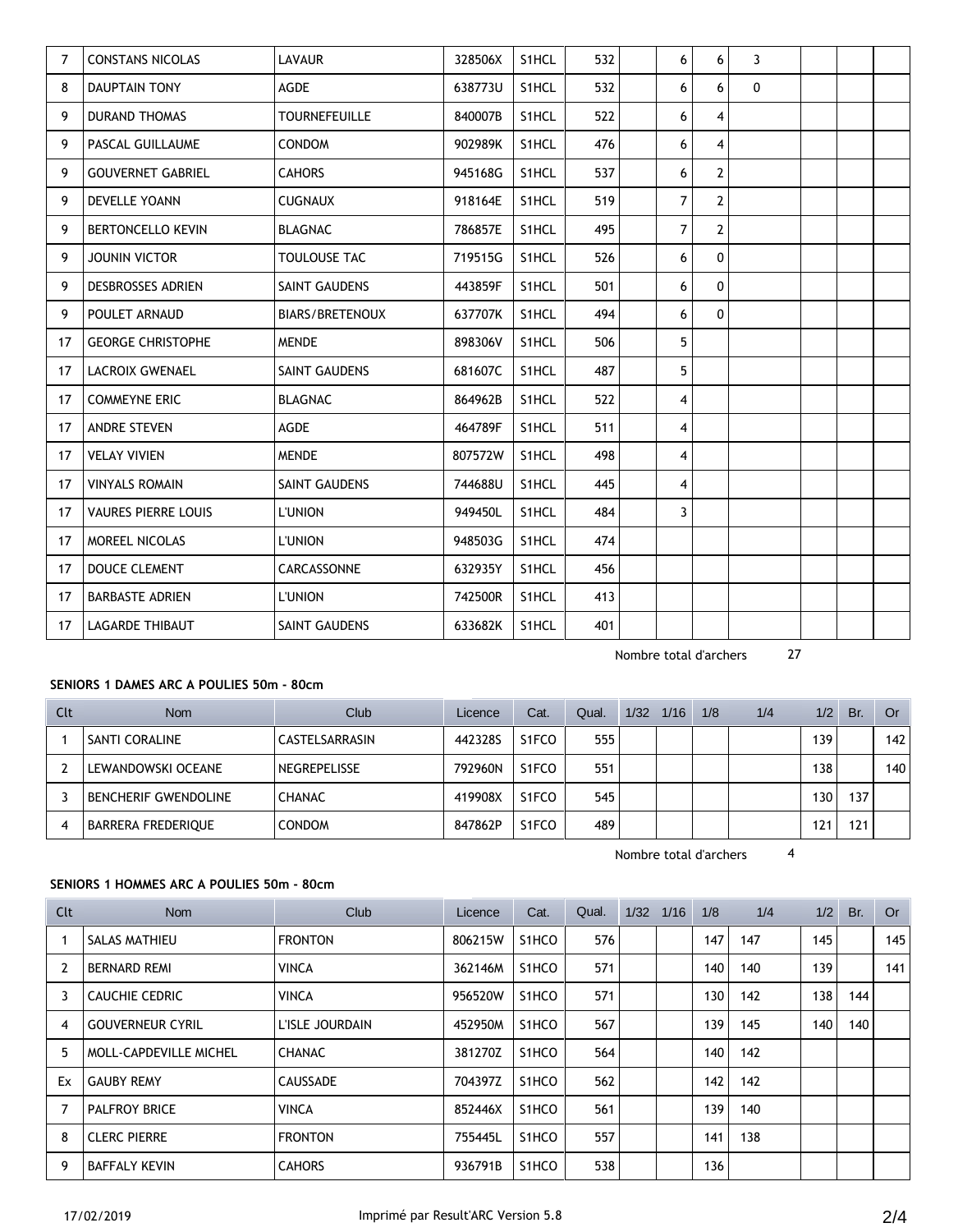|   | <b>BORDES ARNAUD</b>   | <b>MURET</b>  | 350397S | S1HCO | 542 | 135 |  |  |
|---|------------------------|---------------|---------|-------|-----|-----|--|--|
| O | JOUSSEIN LUDOVIC       | MANDUEL       | 404059V | S1HCO | 527 | 135 |  |  |
|   | <b>GIROUD BAPTISTE</b> | L'UNION       | 728721N | S1HCO | 543 | 133 |  |  |
|   | <b>BLOT ANTHONY</b>    | <b>CONDOM</b> | 675888L | S1HCO | 528 | 131 |  |  |

Nombre total d'archers 13

#### **SENIORS DAMES ARC NU**

| Clt | <b>Nom</b>                  | Club              | Licence | Cat.  | Qual. | 1/32 | 1/16 | 1/8 | 1/4 | 1/2          | Br. | <b>Or</b> |
|-----|-----------------------------|-------------------|---------|-------|-------|------|------|-----|-----|--------------|-----|-----------|
|     | <b>ESCRIBE GHISLAINE</b>    | <b>GRAULHET</b>   | 820090C | S1FBB | 512   |      |      |     | 6   | 6            |     | 6         |
| 2   | <b>FRENET NANOU</b>         | <b>SEMEAC</b>     | 712881W | S1FBB | 482   |      |      |     | 6   | 6            |     | 0         |
| 3   | <b>FENIE FRANCE</b>         | <b>MONTAUBAN</b>  | 937801Z | S1FBB | 434   |      |      |     | 6   | $\mathbf{0}$ | 6   |           |
| 4   | CHAUVET ISABELLE            | ST CHELY D'APCHER | 761510D | S1FBB | 422   |      |      |     | 6   | 0            | 4   |           |
| 5   | <b>COLOMBO ANTONIA</b>      | <b>AUCH</b>       | 609986D | S1FBB | 422   |      |      |     | 4   |              |     |           |
| 6   | SEIMANDI ISABELLE           | <b>VIVIEZ</b>     | 889499X | S1FBB | 466   |      |      |     | 2   |              |     |           |
|     | <b>CHAMPLAINE CATHERINE</b> | LUNEL             | 740559F | S1FBB | 462   |      |      |     | 0   |              |     |           |
| Ex  | <b>HEMON SYLVIE</b>         | LEGUEVIN          | 710549L | S1FBB | 369   |      |      |     | 0   |              |     |           |
| 9   | <b>AYRAL CORINNE</b>        | <b>POMPIGNAN</b>  | 876563L | S1FBB | 327   |      |      |     |     |              |     |           |
| 10  | <b>GERMAIN NATHALIE</b>     | L'ISLE JOURDAIN   | 844022R | S1FBB | 306   |      |      |     |     |              |     |           |

Nombre total d'archers 10

### **HOMMES ARC NU**

| Clt | <b>Nom</b>              | Club                      | Licence | Cat.  | Qual. | $1/32$ $1/16$ | 1/8            | 1/4            | 1/2      | Br.            | <b>Or</b>      |
|-----|-------------------------|---------------------------|---------|-------|-------|---------------|----------------|----------------|----------|----------------|----------------|
| 1   | <b>DEDIEU HENRI</b>     | <b>CUGNAUX</b>            | 845281J | S1HBB | 509   |               | 6              | $\overline{7}$ | 6        |                | 6              |
| 2   | SAMAZAN SEBASTIEN       | NEGREPELISSE              | 917603V | S1HBB | 500   |               | $\overline{7}$ | 6              | 7        |                | $\overline{2}$ |
| 3   | <b>GERMAIN THIERRY</b>  | L'ISLE JOURDAIN           | 842792D | S1HBB | 429   |               | 6              | 6              | $\Omega$ | 6              |                |
| 4   | <b>ALBERI ANTHONY</b>   | <b>BIARS/BRETENOUX</b>    | 887217S | S1HBB | 471   |               | 6              | $\overline{7}$ | 3        | $\overline{2}$ |                |
| 5   | <b>REYMOND YVES</b>     | <b>NOGARO</b>             | 945355K | S1HBB | 438   |               | 6              | 4              |          |                |                |
| 6   | <b>FROISSARD DAMIEN</b> | <b>LEGUEVIN</b>           | 875961G | S1HBB | 460   |               | 6              | 3              |          |                |                |
| 7   | <b>DUPRAT JULIEN</b>    | <b>MURET</b>              | 889316Y | S1HBB | 497   |               | 6              | $\mathbf{1}$   |          |                |                |
| 8   | <b>JEGOUZO GWILHERM</b> | <b>ALBI</b>               | 955315L | S1HBB | 463   |               | 6              | 0              |          |                |                |
| 9   | <b>AYRAL PATRICE</b>    | <b>VERDUN SUR GARONNE</b> | 714900R | S1HBB | 448   |               | 3              |                |          |                |                |
| 9   | BERDOU JEAN-JACQUES     | <b>LUNEL</b>              | 665093C | S1HBB | 453   |               | $\mathbf{2}$   |                |          |                |                |
| 9   | SOULIE GUY              | ALBI HANDIMUT             | 945141C | S1HBB | 444   |               | $\overline{2}$ |                |          |                |                |
| 9   | <b>ANDRE XAVIER</b>     | <b>AGDE</b>               | 694586K | S1HBB | 416   |               | $\mathbf{1}$   |                |          |                |                |
| 9   | THYLY MORGAN            | CASTELSARRASIN            | 837711F | S1HBB | 487   |               | 0              |                |          |                |                |
| 9   | <b>FENIE PIERRE</b>     | <b>MONTAUBAN</b>          | 781617J | S1HBB | 473   |               | 0              |                |          |                |                |
| 9   | MARC GRAVIER ELYASIM    | <b>MENDE</b>              | 421187M | S1HBB | 424   |               | 0              |                |          |                |                |
| 9   | JOUANNEAU ERIC          | <b>CAPDENAC GARE</b>      | 460671E | S1HBB | 413   |               | 0              |                |          |                |                |
| 17  | ARNAUD JOHNNY           | ALBI HANDIMUT             | 728101P | S1HBB | 413   |               |                |                |          |                |                |
| 18  | <b>BESSE LUCAS</b>      | <b>CAPDENAC GARE</b>      | 871436N | S1HBB | 389   |               |                |                |          |                |                |
| 19  | <b>DELPECH THIERRY</b>  | ALBI HANDIMUT             | 838487Z | S1HBB | 381   |               |                |                |          |                |                |

Nombre total d'archers 19